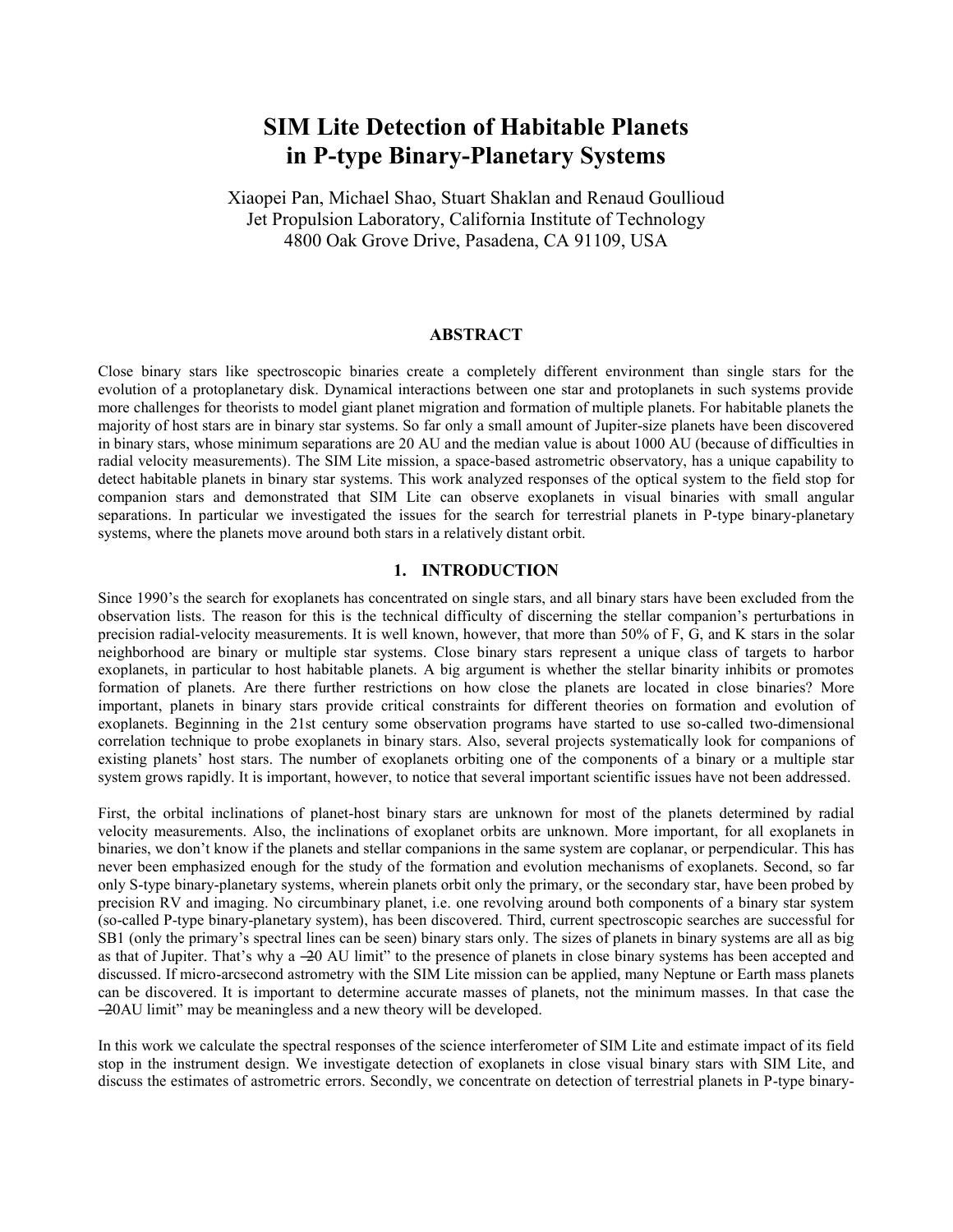planet systems. The period distribution of possible candidate binary stars for detection of exoplanets is calculated. The modeling of physical and dynamical parameters for such binary-planetary systems is studied. Finally we summarize the unique capability of the SIM Lite mission for detection of exoplanets in P-type binary-planet systems.

## **2. SIM Lite field stop and observation of exoplanets in visual binaries**

The SIM Lite instrument includes a science interferometer for astrometric observation and a guide interferometer and a guide telescope in roughly orthogonal directions to determine the orientation of the baseline of the science interferometer. Two siderostats separated by a baseline in the science interferometer determine the radius of the primary beam ( $\sim$ λ/D) and the delay beam ( $\sim$  ( $\lambda$  / $\Delta\lambda$ )\*( $\lambda$  /B)). For SIM Lite the aperture of siderostats is 0.5 m and the baseline is 6 m, the primary beam and the delay beam are about 0.<sup>226</sup> and 0.<sup>20</sup>3, respectively. The siderostats of the science interferometer, however, are not filled aperture mirrors. Each has a central hole of 30 cm where a big corner-cube is used for the SIM Lite metrology system. Thus the throughput has been reduced and spectral responses have been changed. Although the SIM Lite instrument has one fixed baseline only, the large wavelength range covers a factor of two for wavelengths from red to blue. So a single measurement of SIM Lite covers a large range of spatial frequencies. SIM Lite's spectrometer has good sensitivity for light from 0.45 μm to 0.95 μm, and detected fringes are spread on 80 spectral channels. Such a chromatic instrument with variable orientation of the baseline provides an opportunity for bandwidth synthesis. For the current annular aperture of outer diameter of 50 cm and inner diameter of 30 cm the fraction of the total energy verses different radius of field stops for various wavelengths are presented in Figure 1. It can be seen that throughputs at long wavelengths are significantly reduced for small field stops.



Figure 1 Fraction of the total energies vs. radii of the field stops (arc sec)

Science observations with SIM Lite assume that only the target star, as a single point source, will produce fringes on the detector. In such case measured position changes are all referred to its space motion. In practice, background objects will cause significant shift of the photo center and produce systematic position errors relative to its true positions. In addition the reduced signal-noise ratio will decrease measurement precisions. That's why the SIM Lite instrument applies a field stop to limit the field of view (FOV) to about  $2<sup>n</sup>$ —4<sup>n</sup> in diameter. It is obvious that the smaller the field stop is, the better the astrometry accuracy is. If the diameter of the field stop reaches 2.<sup>24</sup> or bigger, the fraction of the total energies in Figure 1 has small changes of a few percent for wide wavelengths.

Figure 2 shows the transmission efficiency of science interferometer verses wavelength for different sizes of the field stop. It can be seen that efficiencies at the red end of the spectrum are much worse than that at the blue end. Also, the quantum efficiencies of the CCD detector are lower in the red even for a red-enhanced device. In order to observe GKM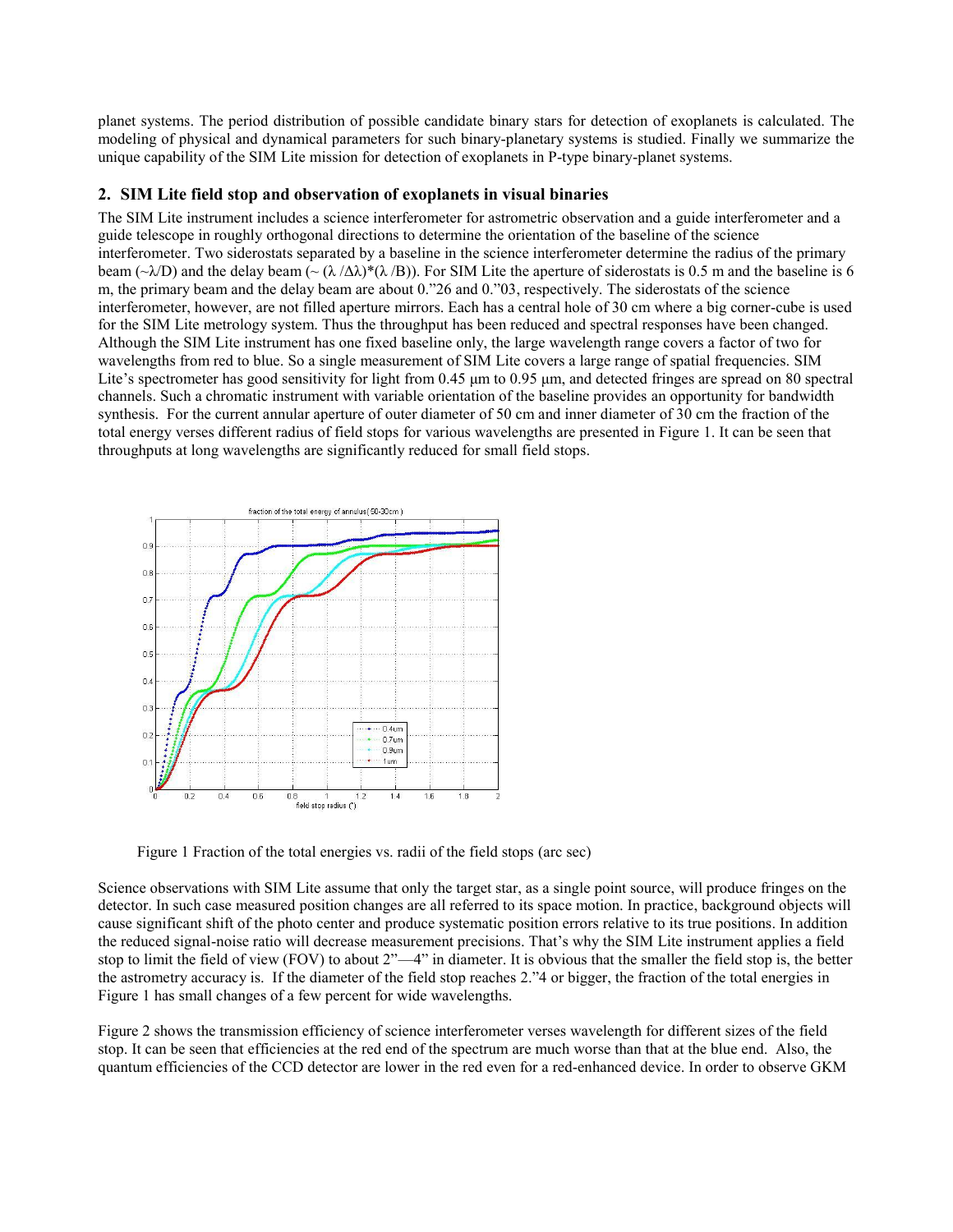stellar types of targets large field stops are preferred, in particular for faint objects. With respect to other SIM Lite science projects which have targets in crowded fields in the sky, small sizes of the field stop are required.



Figure 2 Fraction of total energy vs. wavelength for different sizes of field stops

In order to search for exoplanets in binary stars, the companion's influences cannot be ignored. Figure 3 demonstrates how flux ratios of a companion which has the same brightness as the target changes with separation between target and companion for different sizes of field stops. For a field stop of  $2$ " in diameter, if a binary star with magnitude difference of 1 mag has a semi-major axis of 2" or larger, the flux ratio can be reduced to 0.002, and for a binary with 2 magnitude difference the flux ratio is as small as 0.0008.

The SIM Lite instrument has two sets of instrument parameters for selection: one set has annular apertures of 35/18 cm with a field stop of  $4$ "; another is  $50/30$  cm annular with a 2."4 field stop. The flux ratios of the two designs are shown in Figure 4. For 35/18 cm apertures the flux ratio has a sharp drop at angular separation of 3", and for 50/30 cm apertures the big drop of flux ratio happens around 2". For the currently adopted field stop of 2."4 in diameter it is obvious that the SIM Lite mission can comfortably observe exoplanets in visual binaries with separation of 2" or larger.



Figure 3 Flux ratios for an equal brightness binary vs. binary separations for different sizes of field stops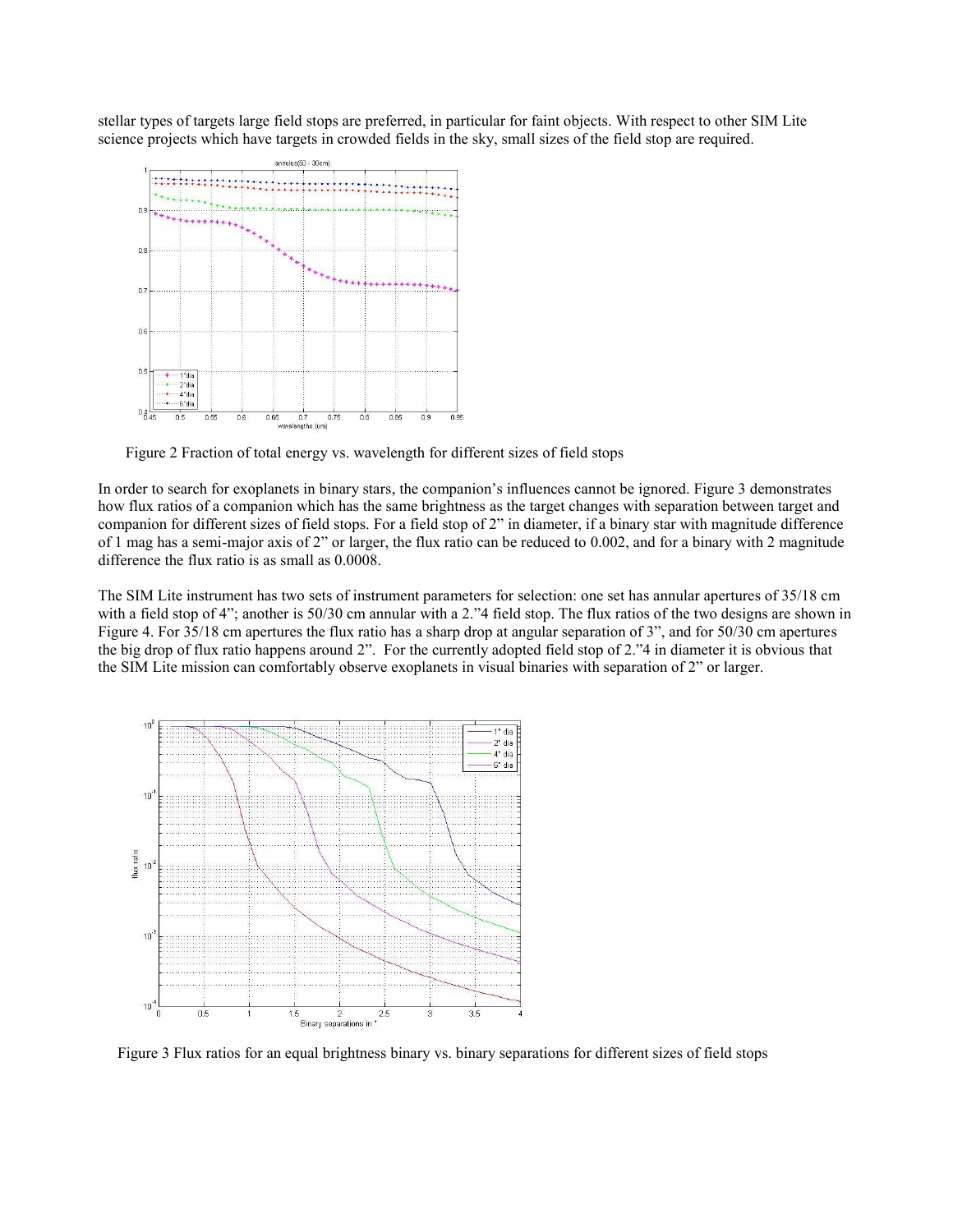

 Figure 4 Flux ratio comparisons between two sets of instrument designs. One has smaller field stop and larger annular aperture in blue; another has larger field stop and smaller annular aperture in red.

SIM Lite's measurement error  $(\zeta)$  can be described as follows:

$$
\sigma = \frac{C\lambda}{B * Vis(\lambda) * \frac{S(\lambda)}{N(\lambda)}}
$$
  

$$
S(\lambda) = \int Star * Mirrors * Coating * BS * FS * CCD * d\lambda
$$

$$
N(\lambda) = N_{photon} + N_{read} + N_{dark} + N_{sky}
$$

where B is the baseline,  $Vis(\lambda)$  represents visibility losses, signal  $S(\lambda)$  is the integral of star photons and the attenuations of mirrors, AR coatings(Coating), beam spread (BS), field stop (FS), and CCD detector over the whole wavelength range. Noise, N  $(\lambda)$ , includes photon noise, read noise, dark current of the CCD detector, and sky background noise. It is important to keep in mind that the field stop cannot fully obstruct the photons from the companion star which is outside of the field of view of the science interferometer. The intensity on the fringe detector for different instrument parameters as shown in Figure 3 and 4 will increase the noise N  $(\lambda)$ and reduce the visibility Vis  $(\lambda)$ . Calculations made using the formulas above indicate that for typical visual binaries with separation of 2" or larger and magnitude difference  $\Delta m > 1$  mag, the astrometric error from the companion star is negligible. It is easy for the SIM Lite mission to detect exoplanets in visual binary stars with either larger separation, or larger magnitude difference, or both.

# **3. Modeling of P-type binary-planetary systems**

Many candidate P-type binary-planetary systems are spectroscopic binaries. Only these binaries have semimajor axis of  $\leq 1$  AU and may possibly have terrestrial planets around  $1 - 4$  AU from their primary star. For such spectroscopic binaries the angular separations are 10 mas or less. So far no spectroscopic techniques can search for exoplanets in such kind of targets simply because there is no way to extract precision radial velocities for both stellar components (km/s level) and planets (tens of m/s) simultaneously.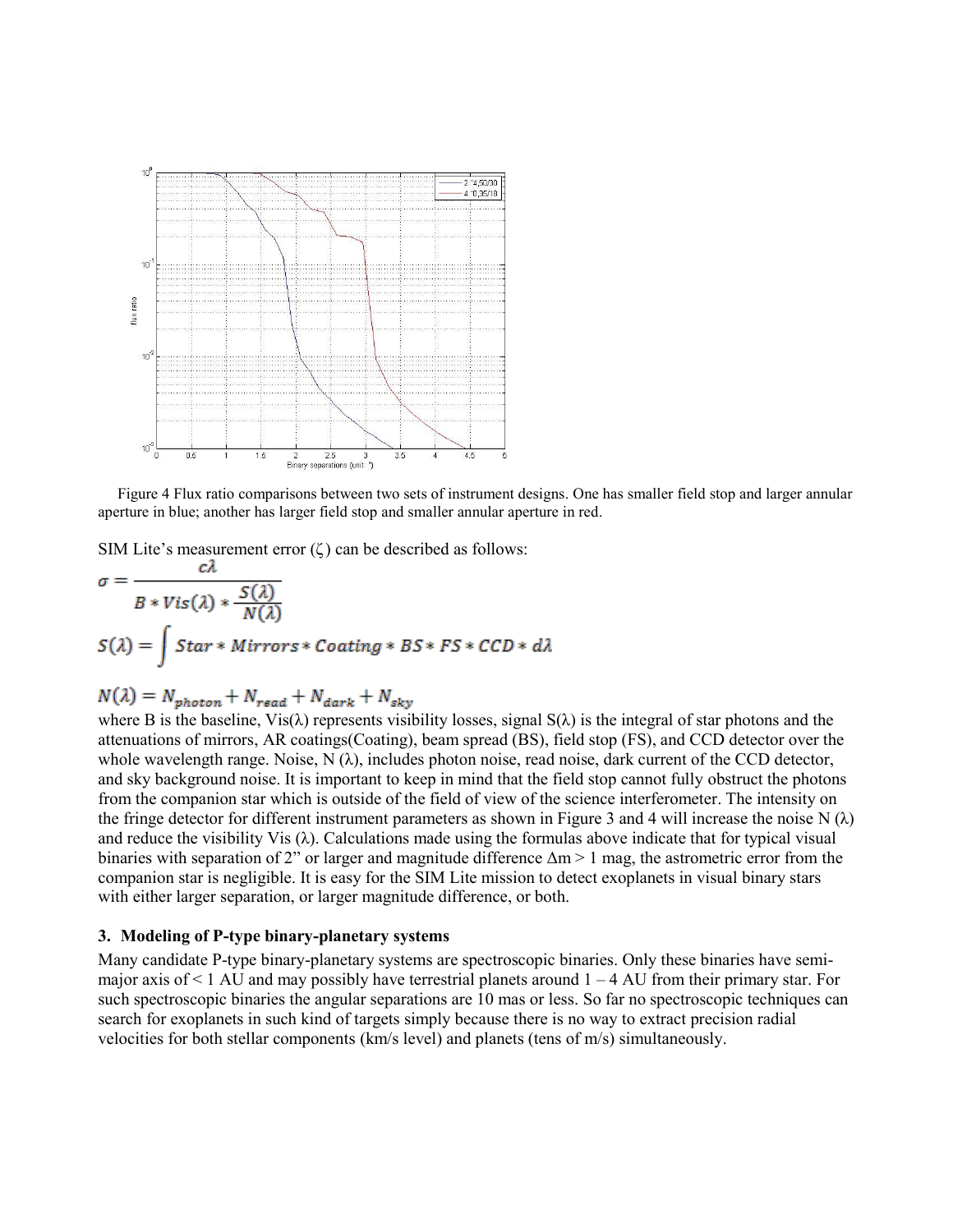The current design of the SIM Lite instrument uses a baseline of 6 m. This determines its angular resolution of about 22 mas. In this case spectroscopic binaries with separation of 20 mas or less can be treated as a single point source. Of course, the photo center of the system moves around the system's center of mass and this has to be accounted for.

| Mass<br>Distance $(\tilde{p}\tilde{c})$ |         | 1.5    | 2      | 2.5    | 3      | 4      |
|-----------------------------------------|---------|--------|--------|--------|--------|--------|
|                                         | 1.222   | 0.996  | 0.863  | 0.772  | 0.704  | 0.61   |
|                                         | 3.451   | 2.818  | 2.440  | 2.182  | 1.992  | 1.725  |
| 5                                       | 13.640  | 11.137 | 9.645  | 8.627  | 7.875  | 6.820  |
| 10                                      | 38.581  | 31.501 | 27.281 | 24.401 | 22.275 | 19.290 |
| 20                                      | 109.123 | 89.099 | 77.162 | 69.016 | 63.002 | 54.562 |

Table 1 SIM Lite candidate binary targets' period distribution (days)

First, we calculate periods (in days) of possible candidate P-type binary-planet systems as shown in Table 1. For FGK primary stars the total mass of the system may change from 1 to 4 solar masses. For angular separations < 20 mas the period is less than  $\sqrt{(da^{\prime\prime})^3}/\sqrt{M}$ , where d is the distance, a" is the semi major axis and M is the total mass. Since the candidate stars for a search for exoEarths are at distances of 10 pc or less, the periods of such systems are about  $1 - 30$  days. This will make the selection of P-type binary-planets targets much easier. In fact many spectroscopic binaries have periods of 30 days or less.

Here we show that we can model the motions of both stellar components and determine the physical parameters of planets simultaneously. For a spectroscopic binary which has semi-major axis less than the angular resolution of the SIM Lite instrument, its photo center rotates around the center of mass of the system. The measured positions of the photo center in R.A. and Decl. (Pr and Pd respectively) can be computed as:<br> $Pr = BX + GY$ .

$$
Pd = AX + FY,
$$

where X and Y are elliptical rectangular coordinates in unit orbit. The Thiele-Innes constants B, G, A, F contain the semi major axis  $\rho$ " and the three orientation elements. The important issue here is that  $\rho$ " is not the semi major axis of relative orbits of the binary star, and has to be calculated as:

$$
\rho^n = \frac{q-r}{(1+q)*(1+r)} * a^n
$$

, where q is the mass ratio between the companion and the primary  $(q < 1)$ , r is the brightness ratio between the companion and the primary( $r < 1$ ), and a" is the semi-major axis of the relative orbit of the binary star.

The science interferometer of SIM Lite combines measurements from all of 80 spectral channels and determines the fringe delays. The reflex motions of the photo center are calculated in the following formulas. The differential delay  $\Delta D$  is described as  $\Delta D = u \Delta \alpha \cos \delta + v \Delta \delta$ , where u and v are the projected baseline in the sky plane,  $\Delta \alpha$  and  $\Delta \delta$  are differential star positions in R.A.( $\alpha$ ) and Decl. (δ), respectively. Here  $\Delta \alpha$  and  $\Delta \delta$ are expressed as:

 $\Delta \alpha = BB * UU + GG * VV + (\mu \sin \varphi)/\cos \delta + \pi''/\cos \delta * (YY * \cos \alpha - XX * \sin \alpha) + Ca$  $\Delta \delta = AA * UU + FF * VV + \mu \cos \varphi + \pi'' * (ZZ \cos \delta - XX \cos \alpha * \sin \delta - YY \sin \alpha * \sin \delta + Cd$  $XX = \cos \lambda$ ,  $YY = \sin \lambda * \cos \epsilon$ ,  $ZZ = \sin \lambda * \sin \epsilon$ .